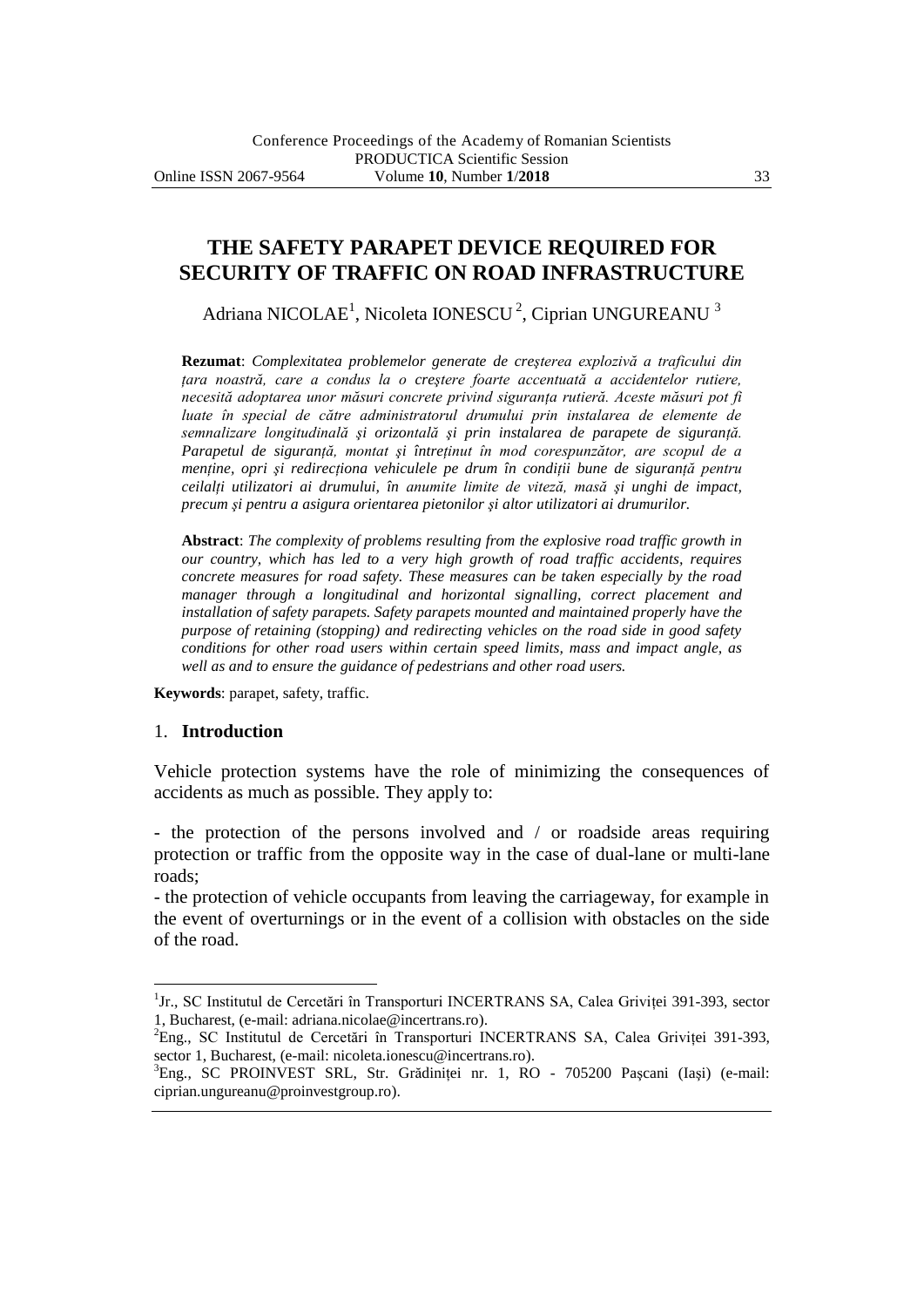The performance levels for protection guards and shock absorbers are established on the basis of vehicle protection criteria: the level of protection (N1, N2, H1 ... H4b), severity (STI), shock and deformation expressed in working width W and dynamic deflection D.

The factors to consider are: the road category, its location, the soil configuration, the presence of vulnerable structures, dangerous adjacent areas, unfavourable local weather conditions (frequent fog, smoke, etc.).

The level of protection indicates the capacity of the parapet to withstand its impact with a vehicle of a given total mass at a given speed and below a certain angle in accordance with the tests in SR EN 1317-2.

Dynamic deflection (D): The maximum lateral dynamic lateral displacement of the lateral side of the sill traffic,  $D \leq W$  or D may be zero.

Performance class: The performance class of a parapet and the clamping device is determined by the degree of protection, working width (W) and impact degree (ASI).

Shock Severity Level (A, B). The severity of vehicle occupant shock is estimated by acceleration severity indices, ASI, THIV (theoretical head impact velocity), and PHD (post-impact deceleration). The higher the SIA> 1, the greater the risk for passengers exceeds the safety limits.

The dimensioning and checking of the safety sill shall be made to the galling force according to SR EN 1317-2: 2010, considering the vehicle's running on a track in alignment (incidence angle, max. 20° impact) within the impact speed limits 110 ... 65 km/h).

The level of protection for each type of parapet shall be determined by means of shock tests.

#### *Technical description of the safety barrier*

The metallic barrier and deformable handrails are elastic metallic structures that are located on traffic sectors and roads that are dangerous for the safety of the traffic, to protect vehicles against roadway exits and to guide them optically. They form an active barrier designed to absorb a significant part of the forces generated by impact by deforming the elements, resulting in the vehicle coming back in the direction of sliding on the rims and the body along the sill without affecting the other road users.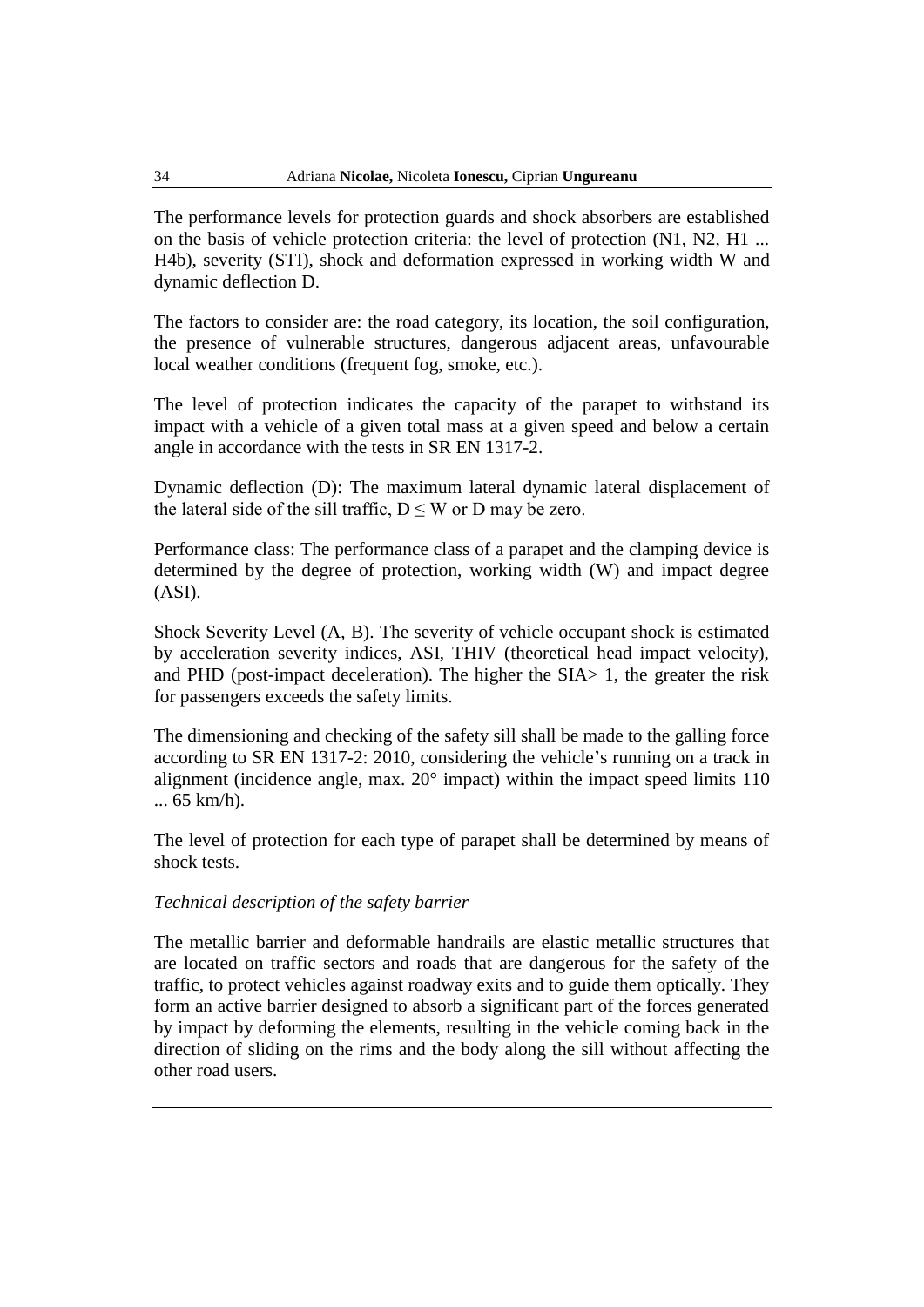### **2. Metallic Parapets**

#### *Two types of metallic parapets are produced in Romania:*

1. The Romanian metallic sill according to STAS 1948/1 and SR 1948-2, where the types of semigreed parapet, heavy, very heavy, combined and pedestrian are distinguished. Currently over 70% of the existing parapets on our roads are parapets belonging to this category. Components have been designed by IPTANA many years ago and have not been tested for their performance.

2. The European metallic sill according to EN  $1317-5 + A2$ : 2012 applicable from 2014 and where the classification is made only from the perspective of the crash test. Thus, the types of parapet N1, N2, H1, H2, H3, H4a and H4b appeared. These types of parapet are currently installed on motorways, national and European roads, county roads. Projects for European parapet systems are carried out by each manufacturer and then approved by testing in accredited laboratories. Performance tests are not valid if the length of a sill-mounted section is less than the length tested by the manufacturer or in accentuated curvature areas where the incident angle of the parapet may exceed 20°. Each type of European parapet is divided depending on the working width W (W1 ... W8) and the severity of the ASI impact (A or B).

Due to the coexistence of the two STAS 1948 and EN 1317-5  $+$  A2: 2012, technical provisions AND 593, of non-updated designations, most designs and specifications contain errors and confusion when choosing the right parapet.

SC PROINVEST GROUP SRL in Pascani is the only Romanian road ramp manufacturer that produces parapets according to STAS 1948 and parapets according to EN 1317. This company has managed to perform crash tests and to approve 4 types of European sill: N2W4, N2W6, H1W4 and H2W6.

The design of the parapet systems was made in accordance with the demands of the market regarding the quality / price ratio and the technological possibilities of the factory. All four types of parapets have a single technological flow, two components: the slide or the slide and the column  $+$  assemblies, thus having a simple execution and a simple assembly (Fig. 1-3).

The quality of the steel used is S235JR and S355JR, according to SR EN 10025-2 / 2004, the corrosion protection of the entire system being made by immersion in a molten zinc bath. The zinc layer has a thickness of 60-80 μm.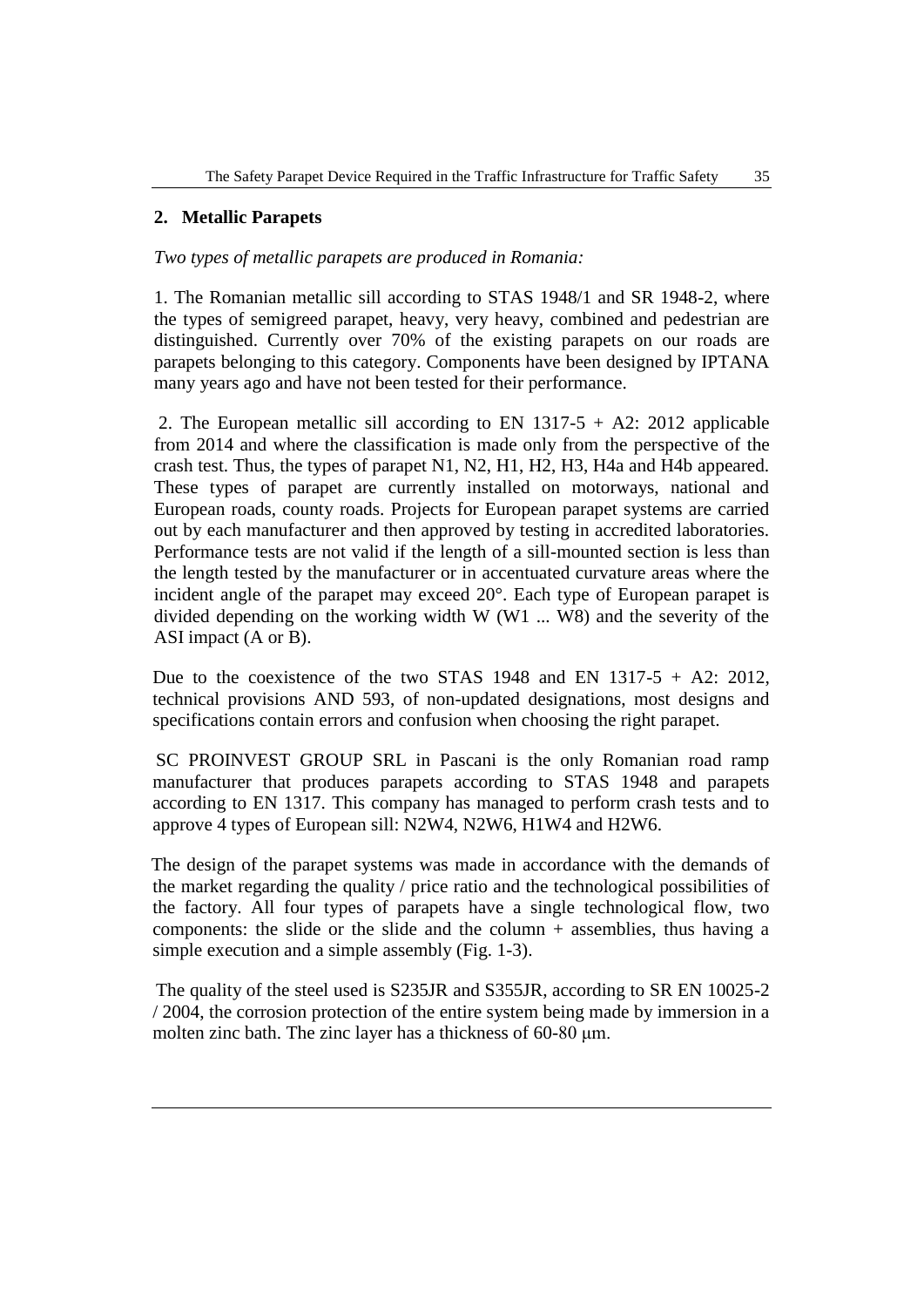

**Fig. 1:** Types of parapets according to STAS 1948

 $\epsilon$ 

*Combined Pedestrian - rectangular pipes Pedestrian - round pipes*



- lisa panels at 2 or 3 m panels at 2 or 3 m
- caliper
- damper
- pillar
- handrail
- assembly parts.

**Fig. 2:** Components and panels

The types of European sill according to EN 1317 produced by Romanian producers have identical configuration, with only one distance between the pillars.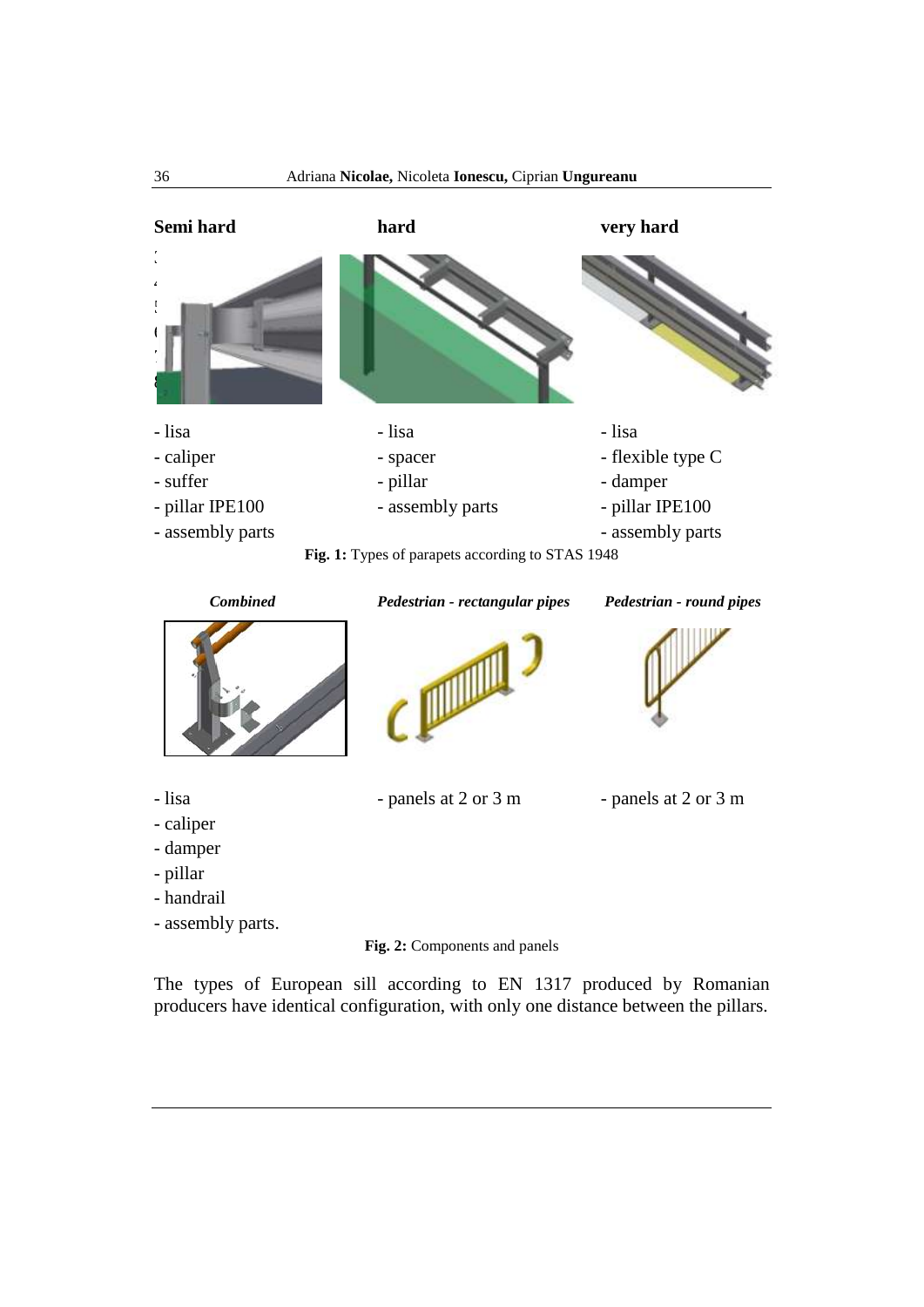

- lisa
- pillar type C
- assembly parts



## **3. Concrete Parapet**

Concrete parapet is a device designed for optical guidance and preventing vehicles from getting off the road platform, within certain speed limits, mass and impact angles. The rigid retainer is of a heavy type and is made of C 35/45 or C 35/45 concrete cement C 30/37 and reinforced concrete with a diameter of max. 18 mm. Rigid parapets can be made either by continuous casting of concrete using a Wirtgen SP 250 concrete spreading machine, or by casting prefabricated elements into a formwork and joining the elements on the ground. The Wirtgen is equipped with all the necessary subassemblies to ensure a consistent concrete supply of the sliding formwork, a proper vibration and a smooth surface of the concrete. The components of the guardrails are made as follows: cement concrete class 35/45 according to SR EN 206/1; steel reinforcement with max. 18% according to SR EN 10025.

The rigid concrete retainer is about 3 (three) to 5 (five) times more expensive than the metal elastic straps for the same impact class. This involves a much greater financial effort or because of budgetary restrictions, more and more roads will be made without protection parapets.

The rigid concrete retainer (Fig. 4) as a roadside protection feature in significant continuous segments produces intense stress for road users due to the "tunnel" effect.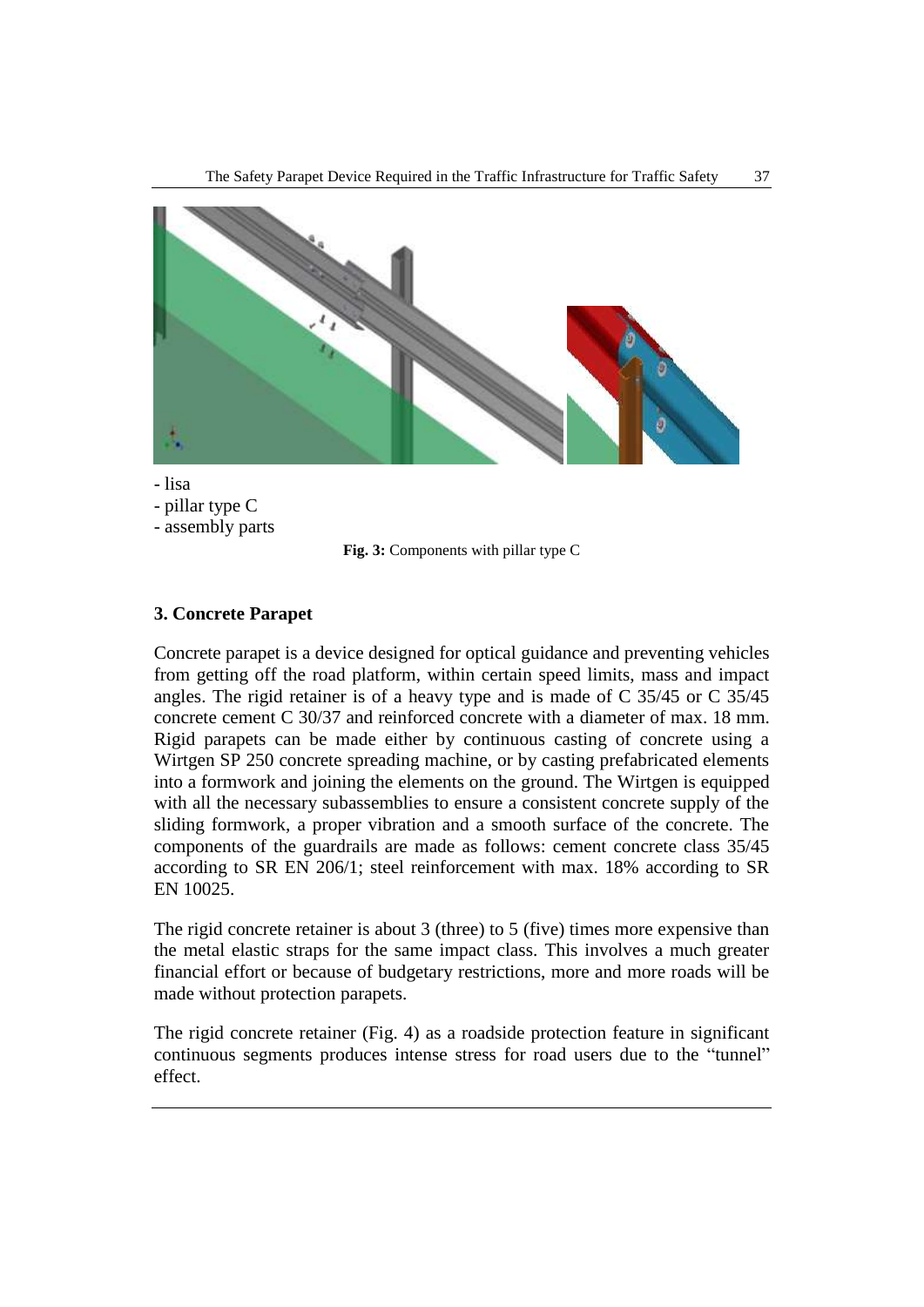

**Fig. 4:** Concrete parapets

#### *Product conformity assessment "Protective parapets"*

The conformity of the road safety device with the requirements of SR EN 1317-5 and with the established values must be demonstrated by:

- Initial Type Test (ITT)

- Factory production control (CPF) by the manufacturer, including product evaluation The Initial Type Test (ITT) consists in carrying out an impact test in the form of destructive testing on impact strength and impact compatibility for different means of transport or related systems and components. The installation of the parapet is done according to the manufacturer's instructions, the soil being compacted successively until reaching the natural soil characteristics. For the bridge parapet, a reinforced concrete beam is made on the track, similar to a bridge. Upon request of special tests, it is possible to perform in the laboratory the conditions similar to the area in which the sill is required.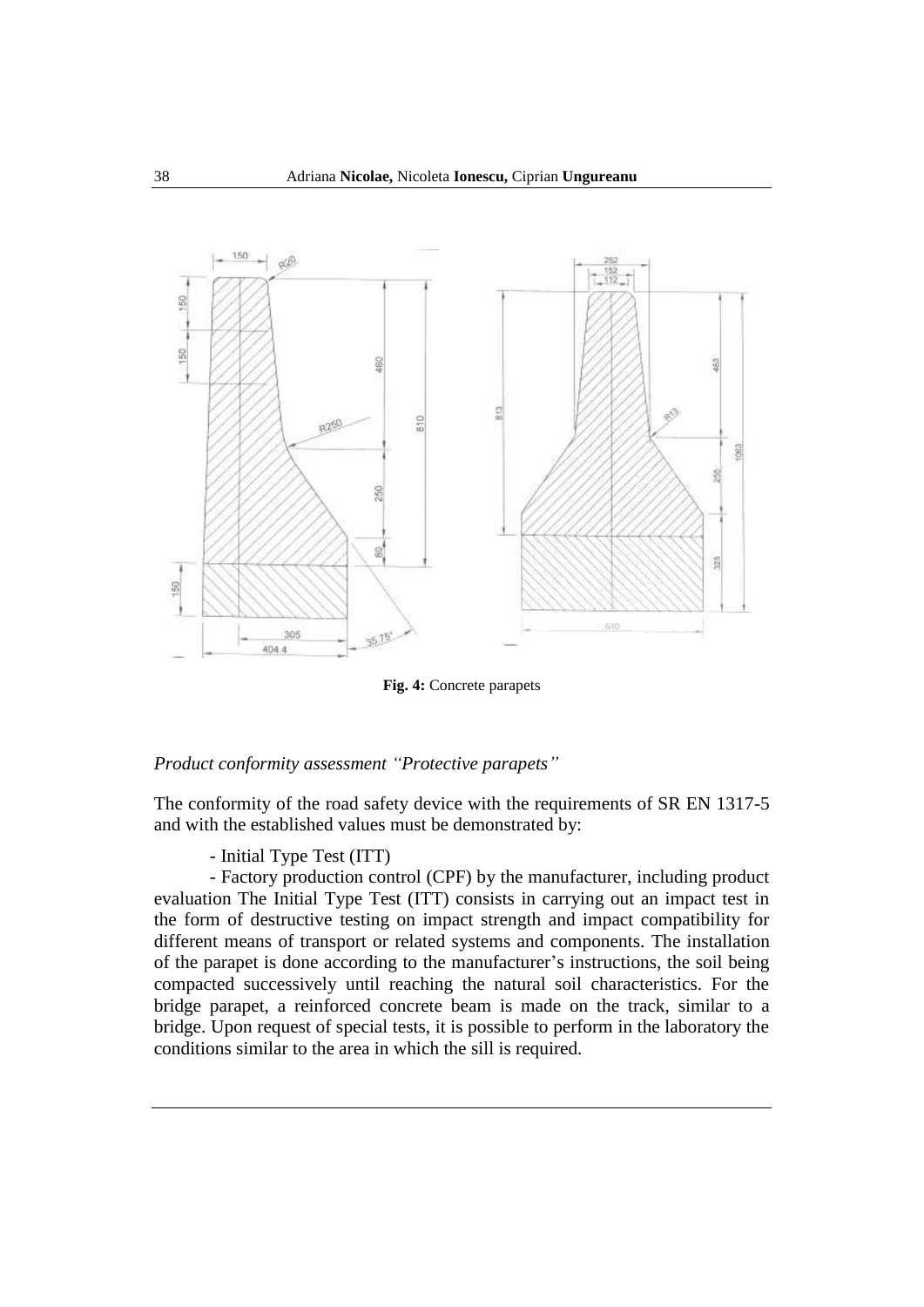Vehicles used for testing must be in perfect working order, not to have major accidents and run on European roads. They are placed on the test track and towed up to the required speed by means of a special winch, the car's controls in particular being left free. The inside of the car sets specific sensors that measure the severity of the impact and the behaviour of the car after impact. The vehicle is brought to the weight required by the leaching test, and the seat is placed on its centre of gravity.

The speed at impact is calculated by measuring the time between two points at a distance of 1 m. The impact point is selected at 1/3 of the length of the sill tested in the worst position. Filming takes place with the help of fixed-speed ultrasonic cameras, drones and two other normal video cameras mounted on tripods. After the test is made, measurements are made on permanent deformations. All collected data arrive at the central server and then they are processed. A government observer attends each test to eliminate the risk of fraud in the tests.

The test is considered successful if:

- no elements of the parapet have been detached to penetrate the body of the vehicle;

- the vehicle has not been overturned;

- the car was rejected by the parapet and kept the ride after the impact;

The manufacturer's factory production control must include written procedures (operational), periodic inspections and tests and / or assessments and the use of results for the control of raw materials and other materials or components supplied, the equipment, the production process and the product.

### **4. Conclusions**

Performance certification of a parapet is a mandatory European requirement and is required in the context in which this device can save human lives.

The costs for an impact test are very high, between 20,000 euro and 80,000 euro, without anyone guaranteeing that the test will succeed. 3 to 4 failed tests can be performed until a test has passed. Typically, successive computer simulations are performed before the actual test is performed. Applications on the computer are made using the LS-DYNA software based on the finite element method. A computer simulation costs between 6,000 and 10,000 euro, and a correction costs around 1,500 euro.